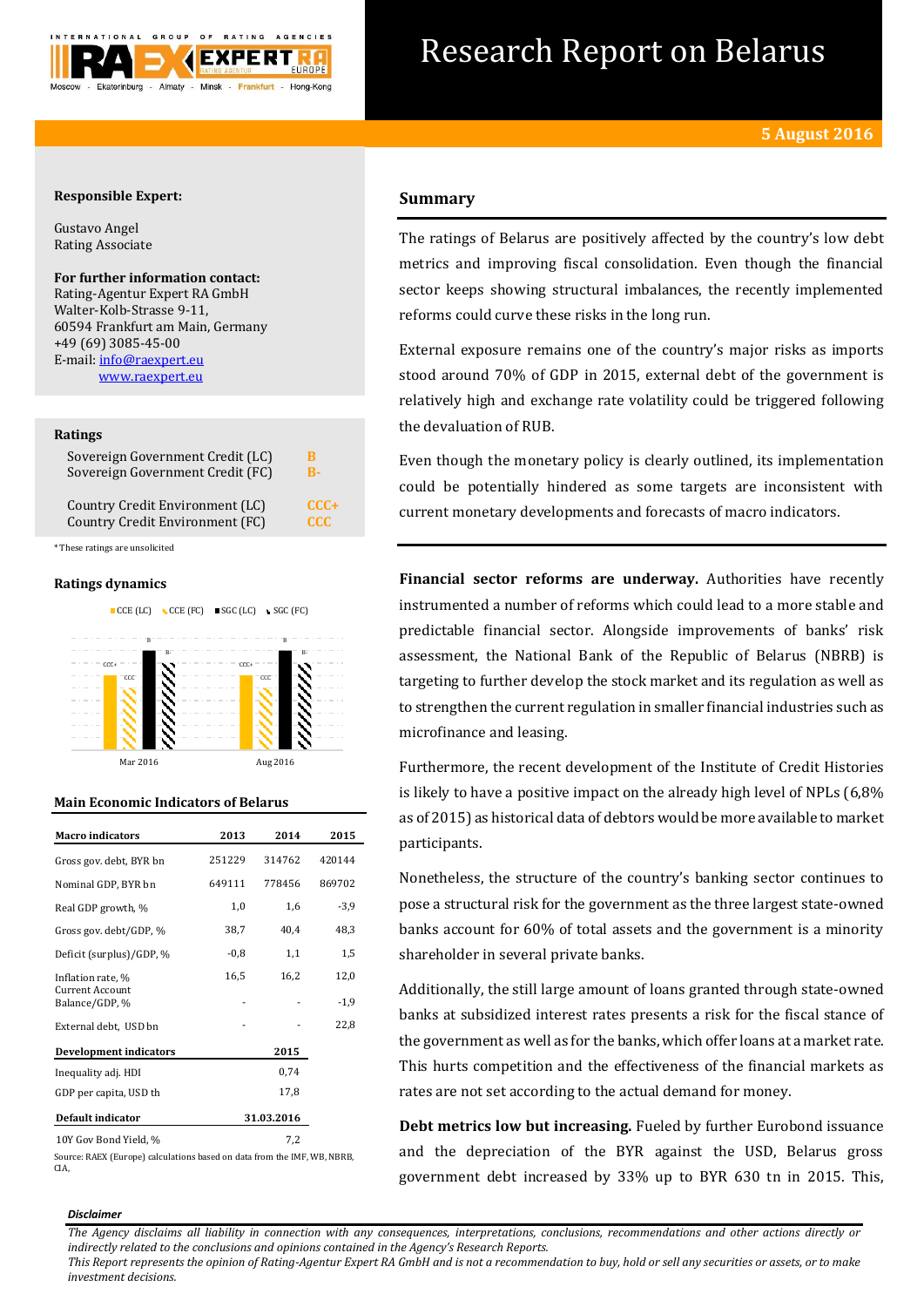

## **Graph 1:** Government debt metrics, %



Source: RAEX (Europe) calculations based on data from the IMF and Belarusian Ministry of Finance

**Graph 2:** Fiscal balance, % GDP



Source: RAEX (Europe) calculations based on data from the IMF and Belarusian Ministry of Finance



### **Graph 3:** Belarus' current account, % GDP

Source: RAEX (Europe) calculations based on data from the NBRB

combined with a meager increase of nominal GDP and fiscal revenues, drove the strongest increase of debt metrics observed during the past four years pushing government debt load up to 48% of GDP and 115% of fiscal revenues in 2015 (see graph 1).

Even though these figures are not worrisome according to the Agency's criteria, the share of FX-denominated government debt (that we estimate at around 70% of total debt) represents a potential risk for the Belarusian government as the country's trade matrix and the recession in Russia are obstacles for raising FX reserves. By end-June 2016, FX reserves at the NBRB stood at USD 4,3 bn and covered as low as 19% of total FX denominated debt and one month of 2015 imports.

However, the creditor and maturity structure of the government debt are two key factors, which contribute to mitigate the country's default risk. The Russian government and banks remain the largest holders of Belarusian debt and FX short-term debt accounted for 20% of the country's gross government debt in April 2016.

**Fiscal reforms are consolidating the budget.** The authorities of Belarus have implemented a number of changes aimed at consolidating the fiscal balance which range from increase in some tax rates to medium-term budget planning. As a result, the fiscal balance of Belarus has been positive and widening over the past two years, ending 2015 around 1,5% of GDP (see graph 2).

A pension system reform was approved by the president Lukashenko in March 2016. This includes the gradual three-year increase of the retirement age from 55 years for women and 60 years for men and is an important step, which will preserve fiscal sustainability of the pension system in the long run.

Additionally, government-directed lending and subsidies which have been mainly granted to state-owned enterprises out of public funds have recently lessened and could be showing a shift towards a more competitive industry environment. If these reforms remain in place, the government could be able to build enough resources for social spending as well as higher interest and capital expenditures, while bringing debt down to target levels over the medium term.

**Belarus remains affected by external risks.** In 2015, the current account of Belarus, while still negative at 4% of GDP, showed a significant improvement from a year ago (see graph 3). The slightly positive trade balance combined with a sharp increase of the secondary income offset the slump of the primary income, which reached -5% of GDP in 2015.

## *Disclaimer*

*The Agency disclaims all liability in connection with any consequences, interpretations, conclusions, recommendations and other actions directly or indirectly related to the conclusions and opinions contained in the Agency's Research Reports.*

*This Report represents the opinion of Rating-Agentur Expert RA GmbH and is not a recommendation to buy, hold or sell any securities or assets, or to make investment decisions.*